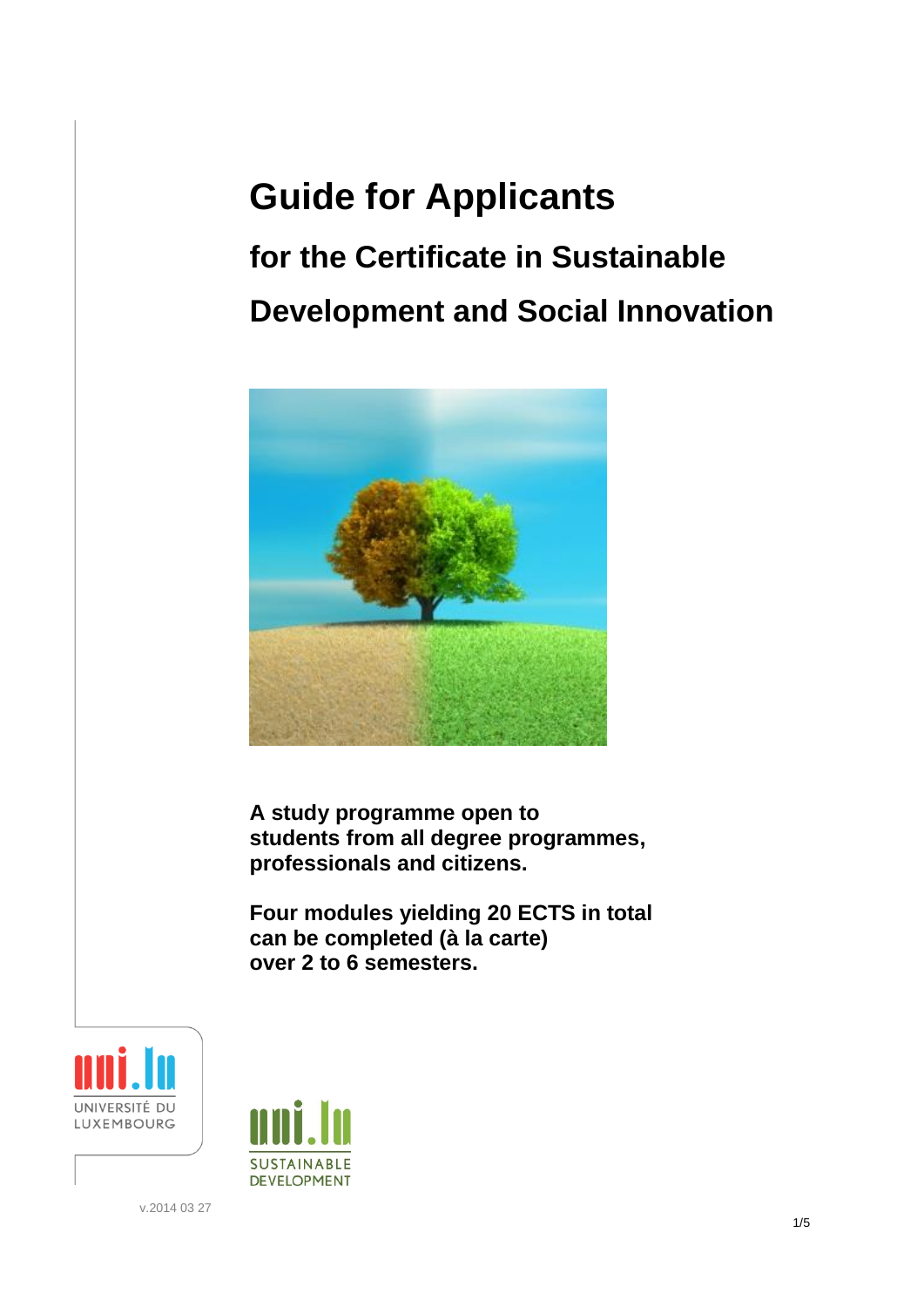## **Dear candidate,**

This guide provides key information for your application to the Certificate in 'Sustainability and Social Innovation'. The two obligatory Core Courses always take place on Tuesday afternoons from 17.15 to 20.30. Course sessions run from End of September to December in the winter semesters and from February to June in the summer semesters. The Certificate is conferred to all who successfully complete four learning modules that all-together yield 20 ECTS (see p.4 of this guide). To collect the total of 20 ECTS that are required to be awarded the Certificate, participants can develop a personalized learning path based on choosing a peer group project and possibly auxiliary courses. The workload can be distributed over 2 to 6 semesters.



For detailed course descriptions, please visit the site:

http://wwwfr.uni.lu/formations/flshase/certificate\_in\_sustainable\_development\_and\_social\_innov ation

This guide provides more details on the following points:

- 1. Who can apply?
- 2. How to apply?
- 3. How do we select?
- 4. How do we conceive of learning?
- 5. How can you tailor the Certificate's modules to your needs?
- 6. Workload, evaluation, and credits

Annex. Overview on the learning modules

## **1. Who can apply for joining our learning community?**

- **Students:** All enrolled University students can apply provided the core courses do not take place at the same time as an obligatory course towards your degree programme.
- **Public**: All interested citizens and professionals can apply.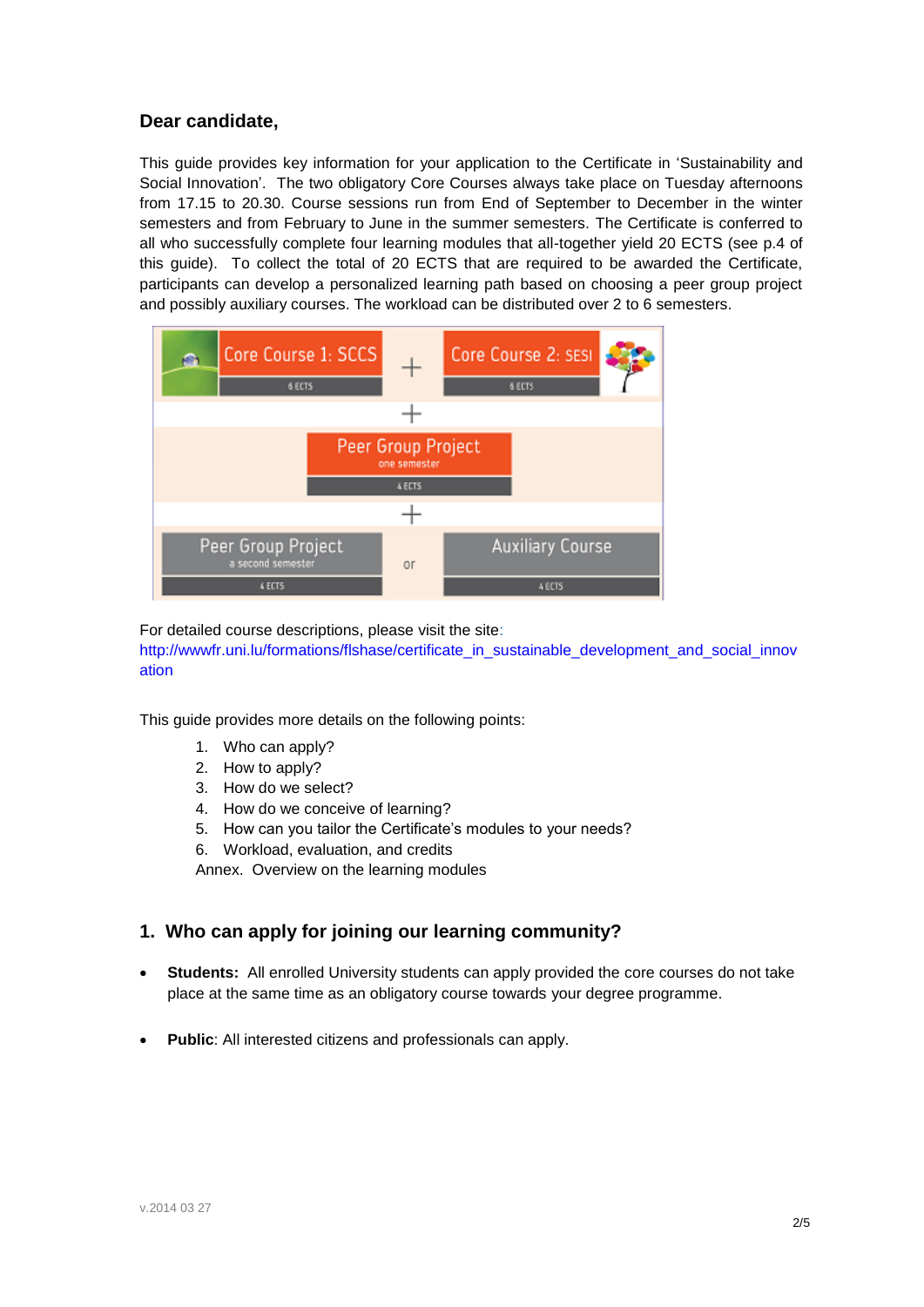## **2. How to apply?**

**For application please submit a letter of motivation of 1-2 pages**, preferably **between 15**  April and 1<sup>st</sup> September. Depending on the number and nature of applications received, we may contact you to schedule an interview. Late submissions will be considered in case there are still places available, otherwise candidates will be placed on a waiting list.

Your letter of motivation can be a simple expression of:

- Why you are interested in the Certificate with reference to the course description and the guide for applicants?
- Do you have any prior experience or qualifications that relate to the course material? (not a requirement).
- Do you have particular points of interest that struck you most when reading the course descriptions? Is there one session topic or case study that you are concerned with most?
- What are your expectations from the course professionally and personally?

Please attach your CV.

## **3. How do we select?**

Based on all letters of motivation received, we will select candidates with a view to developing a diverse learning community from a large range of cultural and disciplinary backgrounds and life stages.

Our selection criteria include:

- Motivation, interests and experience
- Fluency in the English language
- Age
- Gender
- Nationality

A maximum of 25 to 30 participants for participation in any semester will be selected based on the quality of their application letters.

- **Students**: At least 10 places will be reserved for students enrolled in University degrees.
- **Citizens and professionals:** about 15 places will be for other participants.

## **4. How do we conceive of learning?**

#### **Experiential learning will take place at three levels:**

At the level of the learning community**:** You will join a diverse learning community, guided by our *interdisciplinary team* of researchers and practitioners, who are working closely together and cross-question each other. An *mixture* of closed lectures, public lectures and engaged learning activities will offer possibilities to engage with *diverse view points* on each issue. The engagement of *practitioners* will ensure societal salience, and the *open lectures will allow you to connect to public reactions and debates on the issues*. Conceptual tools provided in the *engaged learning activities* highlight challenges and facilitate the drawing together of diverse perspectives and disciplinary approaches where possible.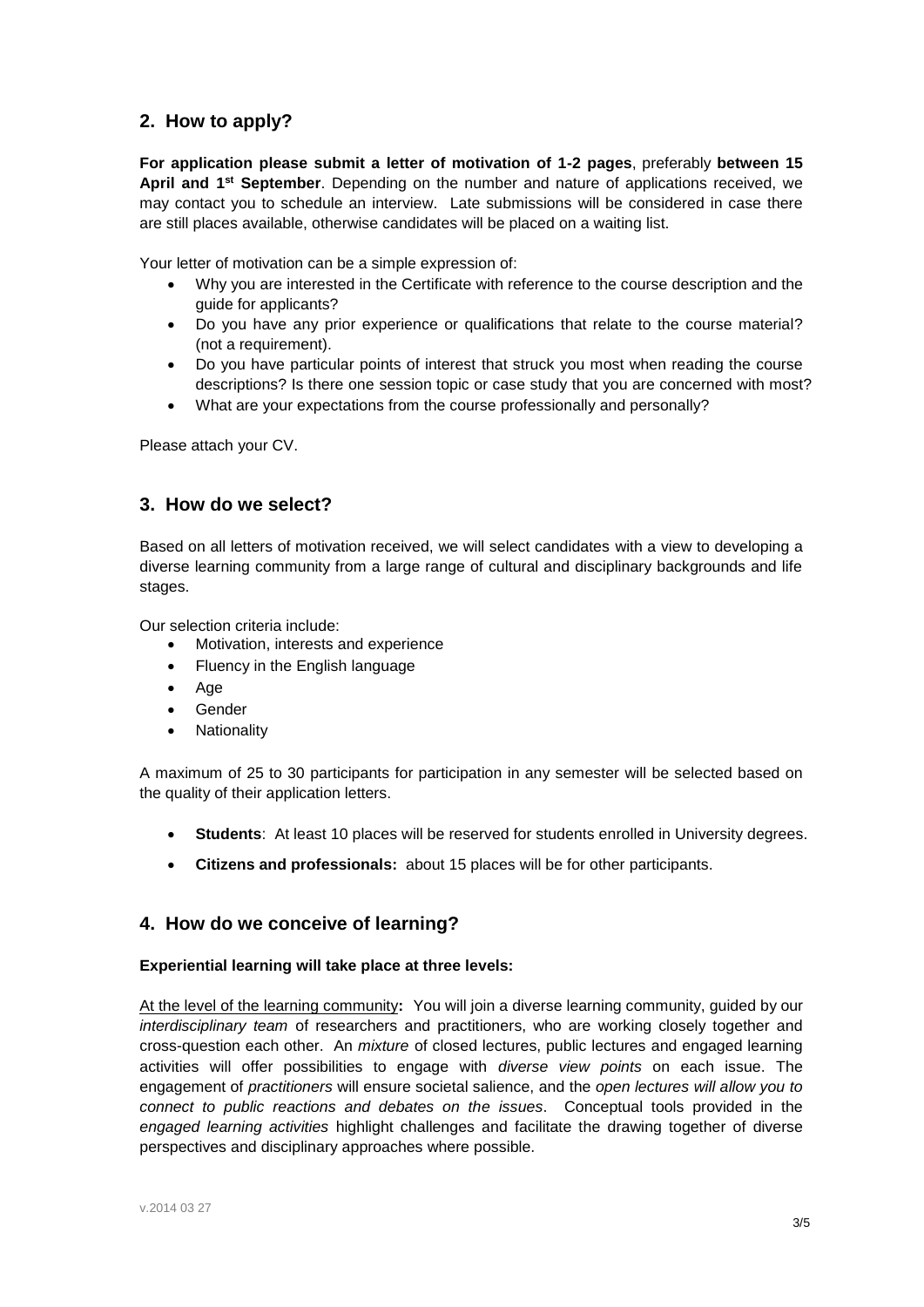*Lecturers and students are considered members of the community*. Your contribution will play a significant role in the further development of the course as we seek continued improvement over time. This course is being offered for the second time this coming semester.

At the peer-group level*: peer-groups* diverse in terms of experience, age and gender will be established to work on peer group projects. These projects present opportunities to connect academic perspectives and theory from the literature to practical cases of salience to Luxembourg. Peer-groups will benefit from access to experts and interview opportunities in their chosen area. Peer groups also present a field to experiment with challenges of social coordination, learning and mutual understanding in very diverse groups that are not hierarchically organised.

At the individual level*:*Your *personal development goals* will be considered, as w*e* will address issues of interest to you as expressed in your letters of motivation and in class. A *tutor system* will be instituted, in which students will be matched with the lecturers with closest interests. Alternation of lectures and engaged learning activities and peer group work addressing local challenges will foster critical creative inquiry.

The application letters requiring a statement of motivation, and a *reflective final report* on career intentions and the quality of the learning experience intend to foster self-evaluation and provide critical support (quantitative & qualitative). Participants are encouraged to *keep a private reflective journal* recording impressions and reactions. Four short assignments will need to be completed for the two core courses. A list of internship opportunities and research opportunities connected to the two courses will be provided.

For our learning on how to improve the course over time, participants' statements on quality of education in the auto-evaluation exercises and reflexive essays on the quality of the learning experience will be key.

## **5. How can you tailor the learning modules to your needs?**

Each completed core course yields 6 ECTS. We offer peer group projects associated with the two core courses: completion of each peer group project yields 4 ECTS. Whilst it is recommendable to complete peer group project work in conjunction with the core courses for optimal learning outcomes (peer-to-peer learning is designed to reinforce course-based learning), if the total work load is considered too heavy in addition to full-time study or employment, it is possible to enrol in a peer group during a subsequent semester once the correlate core course has been completed. At least one peer group project has to be completed to gain the Certificate; it is optional whether the peer group of the Science and Citizen course or the peer group project of the Social Enterprise course is deemed more pertinent for one's career. The second peer group project can be replaced with one of two auxiliary course, that also count 4 ECTS.

See Annex 1 with an overview on all modules and guidance on à la carte choices for the Certificate: the two Core courses (6 ECTS each, both obligatory), associated peer group projects options (4 ECTS each, one is obligatory), and the two auxiliary courses (4 ECTS each, one can be chosen to complete the peer group project).

## **6. Workload, evaluation, and credits**

**Course work – preparation, participation, follow-up of course sessions + a final report**